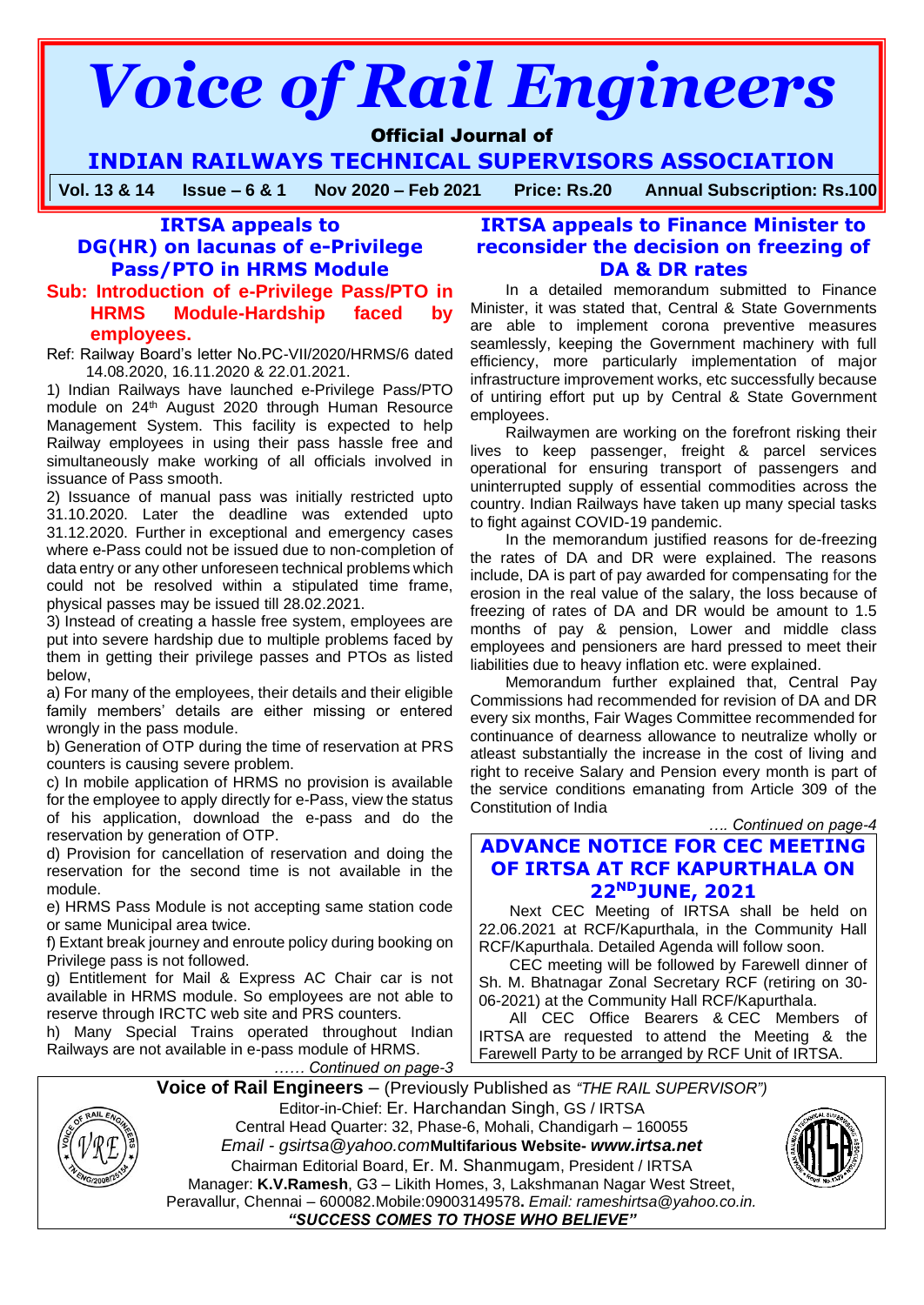# **Editorial National Rail Plan (NRP)prologue to complete privatization of Train operation in India**

**Locos, Wagons & A/C coaches proposed to be owned & maintained fully by private.**

#### **No additional capital investment requirements for PUs & Workshops considered in NRP.**

First edition of Indian Railway Administration & Finance– An Introduction: 1976, describes main objectives of Railway Management are to provide transport for both passengers and goods adequate to meet demand in areas where railway operation confers optimum benefit to the economy, having due regard to the Government's policy of development of backward areas and to provide rail transport at the lowest cost, safety of operation & least amount of pollution of the environment.

While the objectives of Indian Railways are still very much relevant, with a vision to develop Indian Railways as a world class system which shall be able to cater to the demand by keeping pace with growth and to compliment the economic development, Ministry of Railways has envisioned the preparation of National Rail Plan (NRP) for India keeping the year 2050 as the horizon. But the draft plan proposed for indiscriminate privatization in train operation.

Draft report Vol-I National Rail Plan for Indian Railways submitted in Dec 2020 brought out plan for the year up to 2051. Survey, projection of traffic, improvements, financial requirements, financing options etc. are given in the draft report.

Passenger traffic, Freight Traffic, High Density Network, Highly utilised network, Dedicated Freight Corridors, High Speed Rails, Flyovers, Bypasses, Signalling, Passenger Terminal development, Freight Terminal Development, Port Connectivity, Industrial corridor connectivity, Rolling stock procurement, etc. are studied and investment up to Rs.38.2 lakh crore is projected.

Goods wagons and locomotives proposed for 100% private holding. All maintenance activities will be in the hands of private.

All premium and A/C trains proposed to be operated by Private Train operators.Private Train Operators' share is assumed as 16.7% of total passenger rail network. An approximation made equal to the proportion of total trains that are fully AC. With the private ownership of rolling stock, maintenance of such rolling stock could also be shifted to the private sector.IR could opt to procure such rolling stock for 10-15 year-leases with option to renew the lease or purchase outright

Report says that, Private Train operation model will be based on train sets with service offerings entirely focused on AC coaches, it is essentially for premium inter-city travel. Therefore, financing for additional Non-AC (sleeper/General) coaches and MEMU/DEMU coaches could continue with the existing mechanism, i.e., a finance lease with IRFC.

There are around 24 terminals (station clusters) that handle more than 2,00,000 passengers per day in Indian Railways. These 24 terminals/ station clusters are proposed to be taken up for upgradation immediately treating them stand-alone individual business units. The report also identified 90 more stations for upgardation. In these stations Indian Railway trains and all passengers may require to pay 'station access fee'. *…… Continued on page - 4*

# **IRTSA appeals to Finance Minister to withdraw the proposal of taxing the interest on PF deposits over 2.5 lakh**

**Sub: Rationalisation of Tax free Income on Provident Funds.**

#### **Ref: Annex to Part B of Budget Speech - Direct Tax Proposals.**

1) In the beginning of Budget Speech you have expressed your heartfelt gratitude to the working class stating that *"Even as a large section of citizens stayed home, milk, vegetable, and fruit-suppliers, health and sanitary workers, truck drivers, railways and public transport workers, bank employees, electricity workers, our annadatas, police, firemen, and the armed forces, all had to go about their work as normal, but with the additional anxiety of the virus hanging over them*".

2) While entire nation was passing through a tough time due to Covid-19 pandemic, Government employees shouldered the responsibility of preventing spreading of Corona virus risking their health. Some of them have met with tragic end.

3) Government has announced various stimulus packages for all sectors at the time of pandemic. Government has also announced various measures for reducing tax burden on various sectors in the budget.

4) Unfortunately for Government employees no financial relief was announced. Rather, steps have been taken in opposite direction. Freezing of rates of Dearness Allowance from 1<sup>st</sup> January 2020 to  $31<sup>st</sup>$  June 2021, 50% cut in overtime allowance and TA & DA, recovery of Transport allowance paid for the months of work from home, increase in the prices of essential commodities etc. have put heavy financial constraints on the salaried class.

5) Many of the salaried class also required to spend additionally on computers, laptops, smart mobile phones etc. for their wards to enable them attend on-line classes.

6) While all salaried class were in expectation of some relief from the tax burden on them, to our shock, it has been proposed in budget to restrict tax exemption on the interest earned on the employees' contribution to various provident funds beyond annual contribution of Rs. 2.5 lakh.

7) Government says that 0.27 percent of EPF individual account holders have net worth of Rs.62,500crore. Government says largest account is having Rs.103 crorebalance. These extraordinary EPF accounts cannot be the benchmark for normal salaried class employees' PF.

8) Over the years tax burden on salaried class is on the rise. It is pertinent to mention that, Income tax collection (14%) is the second major contributor after GST (15%) in total income of Government other than borrowings and other liabilities.

**9) It is therefore requested that, budget proposal to restrict tax exemption for the interest earned on the employees' contribution to various provident funds beyond annual contribution of Rs. 2.5 lakh may please be withdrawn**.

**Readers, Zones & Sub-units - Please send Annual Subscription @ Rs.100 PA for**  *"Voice of Rail Engineers"* **To: Er. K.V.Ramesh**, G3 – Likith Homes, 3, Lakshmanan Nagar West Street, Peravallur, Chennai 600082. Mobile:09003149578*Email: [rameshirtsa@yahoo.co.in](mailto:rameshirtsa@yahoo.co.in)*

**Rail Engineers visit IRTSA Website: http://irtsa.net for latest updates**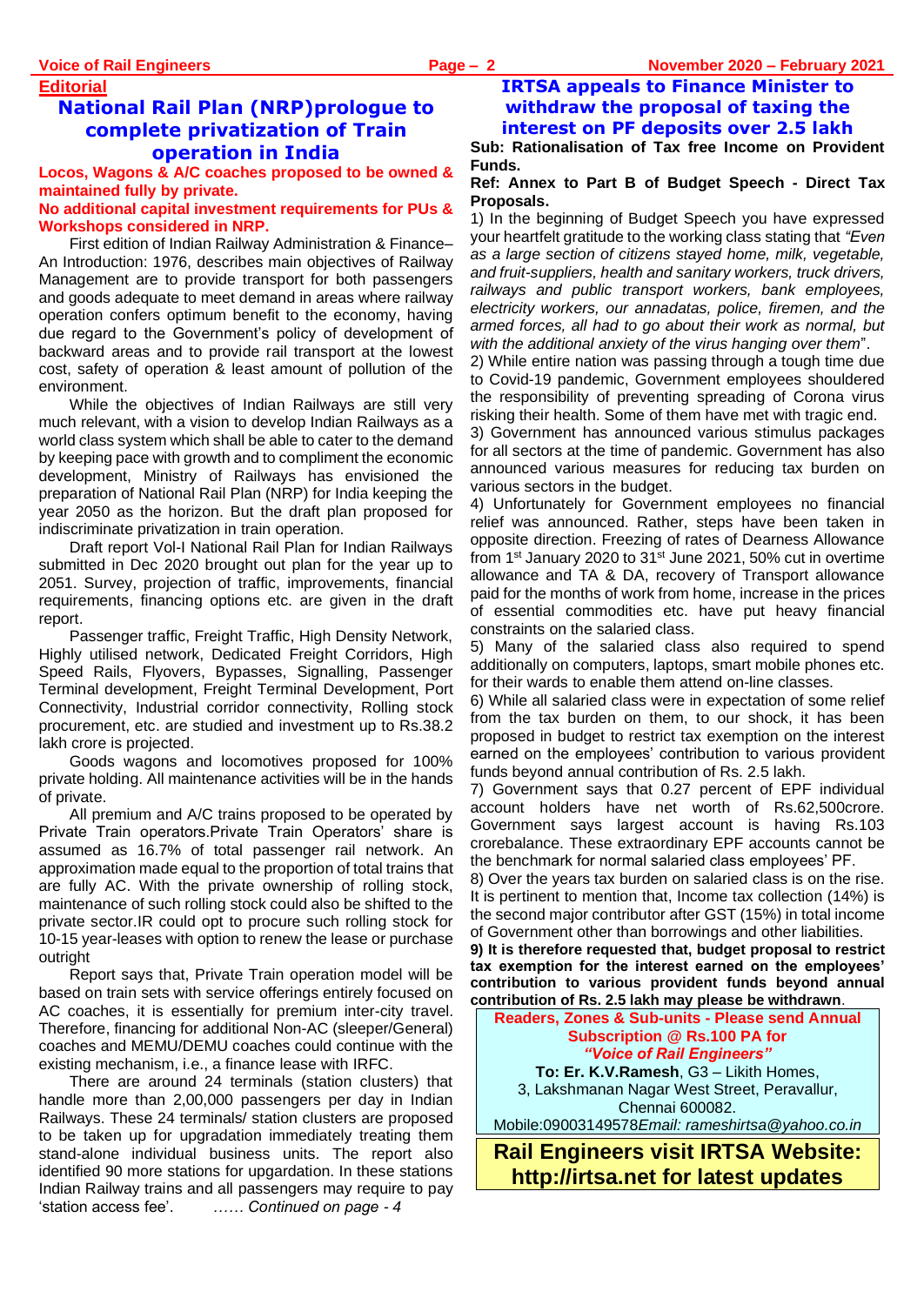## **New IRTSA office bearers of Izatnagar, NWR**

| President<br>Working<br>President | Er. Mukesh Sharma<br>Er.M.K.Sharma | SSE/Prg<br>SSE/Paint |
|-----------------------------------|------------------------------------|----------------------|
| Vice                              | Er. Verendra Rathore               | <b>SSE/MTS</b>       |
| President                         | Er.Raja Ram                        | SSE/DEMU             |
|                                   | Er.Bhavesh Kumar                   | <b>SSE/Pipe Sec</b>  |
|                                   | Er. Chetan Singh                   | SSE/PM               |
| Secretary                         | Er. Pankaj Kumar                   | SSE/welding          |
|                                   | Kushwaha                           |                      |
| Treasurer                         | Er. Ghanshyam Gupta                | SSE/Smithy           |
| Auditor                           | Er. Ajay Kishore                   | SSE/M&P              |
| Joint                             | Er. Anil Katiar                    | SSE/BG               |
| Secretary                         | Er. Dinesh Sharma                  | SSE/Wheel            |
|                                   | Er. Suman                          | <b>SSE/CRS</b>       |
|                                   | Er. Raj Dhar Sharma                | <b>SSE/Pipe Sec</b>  |
| Organising<br>Secretary           | Er. ArshadRasheed                  | SSE/Insp             |
|                                   | Er. R.K.Raman                      | SSE/Plg              |
|                                   | Er. R.K.Yadav                      | SSE/Wagon            |
|                                   | Er. JugalJishore                   | <b>SSE BG</b>        |
|                                   | Er. Amit Kumar                     | <b>SSE/CRS</b>       |
|                                   | Er. Ramesh Yadav                   | SSE/BG               |
|                                   | Er. SanjaiKannojia                 | SSE/Wagon            |
|                                   | Er. Ramanuj Gupta                  | <b>SSE/MTS</b>       |
|                                   | Er. SanjeevAgarwal                 | JE/Tender            |
|                                   | Er. VaibhavShukla                  | JE/Wheel             |
|                                   | Er. Tejpal Singh                   | SSE/PR               |

# **Medical Insurance to all Railway Employees, Rly Board seeks information from Zones & PUs**

Railway Board has asked following information from Zonal railways and Production Units latest by 4<sup>th</sup> January 2020, vide its letter No.E(W)2020/Misc/Dash Board-GIS, dated 30.12.2020, to be put up to the committee constituted to examine the issue.

1) The total expenditure per annum being incurred by the medical department of each Zonal railway and PU

2) Expenditure incurred during 2019-20 on private hospitals.

- 3) Total number of pay levels in each of the following levels
	- i. Level 1 to 5
	- ii. Level 6
	- iii. Level 7 to 11
	- iv. Level 12 & above

# **2 nd MACPS on completion of 20 years treating the scheme w.e.f 1.1.2006**

**JUDGMENT OF HIGH COURT OF DELHI AT NEW DELHI, W.P. (C) 10028/2020, Date of Decision: 19th January, 2021**

#### **The benefit of the 2nd MACP has to be given from the date of completion of 20 years of service by treating the MACP scheme as applicable with effect from 1st January 2006 onwards**

In its judgment High court of Delhi gives the benefit of the 2<sup>nd</sup> MACP to the Petitioner in the pay scale of Sub-Inspector @ Rs. 9300-34800/- with Grade Pay of Rs. 4200/- upon completion of 20 years of regular service with the CRPF, from his respective due date of year by treating the MACP as applicable since 01<sup>st</sup> January 2006 onwards.

# **RAILWAYS PROPOSES REVISION OF LIST OF SUPERVISORY STAFF**

#### **Railway Board written twice to Zones & PUs asking for details**

#### **First letter dated 16.10.2020 was followed by letter dated 02.02.2021**

The issue of revision of list of Supervisory staff is under consideration in Board's office. As the Railways are aware, the list of Supervisory Staff was prepared with the approval of Ministry of Labour and Employment and issued in 1962 vide Board's letter No. H(S)1-58/Adj/9 dated 05.09.1962. The second list of Supervisory Staff was revised in the year 1972 in consultation with both AIRF and NFIR and sent to Ministry of Labour in 1972 for their approval. While the response from Ministry of Labour is awaited, Ministry of Railways notified the Railway Servants (Hours of Work and Period of Rest) Rules 2005 in consultation with Ministry of Labour and Ministry of Law. However, the matter was kept pending in this ministry to workout the new list of designations in view of implementation of 6<sup>th</sup> CPC recommendations. Thus even after notification of Railway Servants (Hours of Work and Period of Rest) Rules 2005, no revised list of Supervisory Staff could be published leaving the list of Supervisory Staff notified in 1962 as still valid.

In view of the above, the Finance directorate in Board's office has raised the following queries

(i) as to which list is being followed by the Railways i.e. the list circulated in the year 1962 in consultation with Ministry of Labour or the list circulated in the year 1972 on which consent of Ministry of Labour is awaited.

(ii) since the revision of list of Supervisory Staff would result into revised eligibility of overtime allowance, the approximate financial implications involved in the proposed revision and

(iii) the existing categories/designations which need to be removed from the list of Supervisory Staff being followed by the Railways.

In its communication to Zones and PUs on 2<sup>nd</sup> February Board said that "As the Railways are aware that even after notification of Railway Servants (Hours of Work and Period of Rest) Rules 2005, the new lists of designation emerged in view of implementation of 6<sup>th</sup>& 7<sup>th</sup> CPC recommendations; list of supervisory staff has not been revised. Accordingly, revision of list of Supervisory staff is under consideration in Board's office."

Board advised Railways to send the requisite information by 7<sup>th</sup> February 2021.

## **Introduction of e-Privilege Pass/PTO in HRMS Module- Hardship faced by employees**

#### **…. Continued from page-1**

i) PRS system is not accepting name of persons in the pass if it exceeds 16 digit characters.

j) There is no alternate provision to get Pass/PTO in case of failure of internet connection or in places where there is no internet connection / poor internet connection.

**3) Hence it is requested that,**

#### **a) Issue of manual Pass & PTO may please be permitted as per employees' choice.**

**b) Lacunas of e-Privilege Pass/PTO in HRMS Module listed in para 3 may please be cleared at the earliest possible time and the system should be made suitable to follow all existing pass rules**.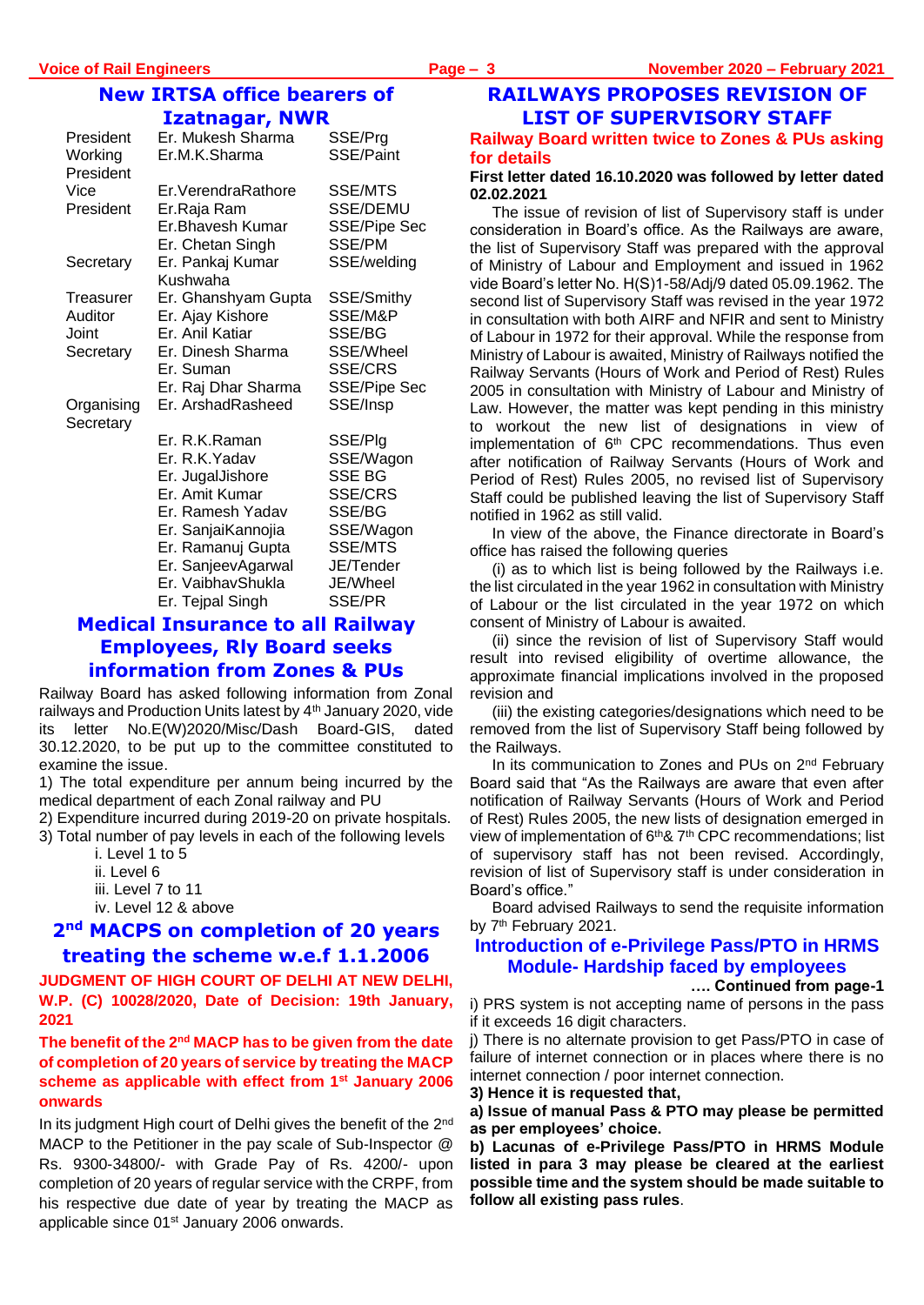### **Unused Passes/PTOs of the Calendar Year 2020 will be allowed to credited back on which no journey has been performed**

A request received from All India Railwaymen's Federation for cancellation of already issued Passes/PTOs without debiting the respective pass accounts, on the grounds of reduced scale of train services and prevailing COVID-19 situation has been examined in consultation with Commercial Dte. of Railway Board and with the approval of Competent Authority, the following decisions have been taken:-

(i) In case of Passes/PTOs of Calendar Year 2019, they were available for use of the beneficiaries during the entire year of 2019 and also during the current Calendar Year 2020 with extended validity. Hence, crediting back the unused Passes/PTOs, etc of 2019 is not justifiable and would stand lapsed.

(ii) In case of Passes/PTOs of Calendar Year 2020, already drawn but could not be used despite of making reservation even during the extended validity period on account of extraordinary circumstances emerged due to COVID-19 pandemic situation and non-operation of train services in normal scale, such Passes/PTOs (i.e. Privilege Passes/PTOs, Post Retirement Complimentary Passes and Widow Passes) may be credited back in respective Pass Accounts subject to the following conditions:-

(a) Only those unused Passes/PTOs of the Calendar Year 2020 will be allowed to be credited back on which no journey has been performed though reservation has been made and on depositing the physical Passes/PTOs to the respective Pass Issuing Authority (PIA).

(b) In case of Passes/PTOs where the benefit of "Leave Encashment" has been taken by availing the Passes/PTOs of the year 2020, but could not undertake journey due to cancellation of the train, such Passes/PTOs may be treated as availed/used and the same should not be credited back to the Pass account. PIA's may take declaration in this regard.

Ref: Railway Board letter No.E(W)2020/PS5-2/7, dated. 28.12.2020

#### **IRTSA appeals to FM to reconsider freezing of DA & DR rates***… Continued from page-1*

It was further added that, freezing of DA and DR is a blatant violation of the provision of Article 360 of the Constitution of India.Neither Epidemic Diseases Act 1897 nor Disaster Management Act 2005 specify or confer any power upon any Government to defer the Salary or Allowances due to its Employees and Pensioners, financial difficulty is not a ground for the Government to defer or freeze the Payment of Salary/Allowances or Pension by an executive order, Defreezing of rates of DA and DR will incentivize consumer spending to help boosting of economy in post-COVID times, etc.

It is, however, very disheartening that the Government has decided to freeze rates of DA and DR and the same would not be revised upto July 2021; and that no arrears will be paid. This has adversely affected financial condition as well as morale of the employees.

Keeping in consideration all the above aspects, IRTSA appealed that, orders for freezing of Dearness Allowance and Dearness Relief may please be withdrawn and eligible arrears may please be paid from 01.01.2020.

#### **IRTSA Lucknow, NR releases Diary 2021**



**Dr. Manish Pandey, CWM, C&W, Workshop, Alambagh, Lucknow releases IRTSA Diary 2021**



**NRP prologue to complete privatization of Train operation***…… Continued from page-2*

Assets of Dedicated Fright Corridors (DFC) are proposed to be monetized to generate further fund. Indian Railway will be required to pay Track Usage Charge to DFC, for running its goods train in DFC tracks.

In the draft report, No additional capital investment proposed for Production Units, since Railways is undertaking an initiative for corporatization. Similarly, No additional infrastructure for maintenance of locos, wagons and A/C coaches are planned.

The report proposes that, major share of basic core infrastructure below the track & Signal to be invested by Railways / Governments since no private players will be willing to invest on this. Major infrastructure (rolling stock, passenger terminals & freight terminals) above track to be handed over to Private players.

The report has no planning & projection about creation of employment, no plan to acquire technical know-how, no plan given for human resources development, etc. no plan given for possible ticket fare pattern for passenger traffic & freight rates. A vision document without vision.

**All Zones & sub units to send the details of Central Quota to the Central Treasurer ER O. N. PUROHIT, 106, SURAJ NAGAR, JODHPUR-342008**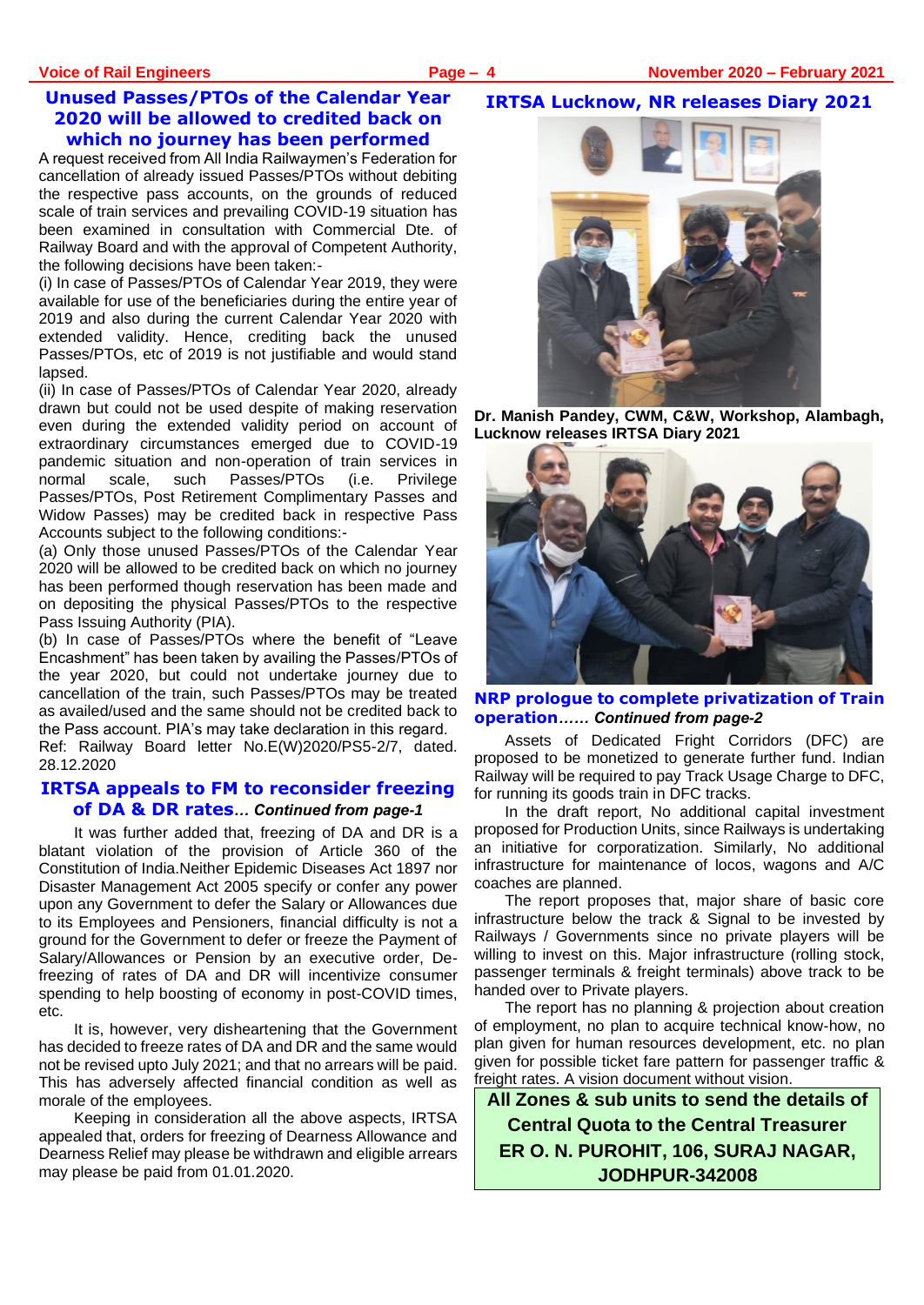#### **HIGHLIGHTS OF UNION BUDGET PRESENTED BY FM ON 1ST FEBRUARY 2021 Metros**

1) Provided Rs.35,000crores for Covid-19 vaccine in BE 2021-22. Committed to provide further funds if required.

2)**The National Infrastructure Pipeline (NIP)** was launched with 6835 projects; the project pipeline has now expanded to 7,400 projects. Around 217 projects worth Rs.1.10 lakh crores under some key infrastructure Ministries have been completed.

NIP requires a major increase in funding both from the government and the financial sector - i) creating the institutional structures; ii)a big thrust on monetizing assets, and iii) enhancing the share of capital expenditure in central and state budgets

#### 3) **Asset Monetisation**

A "National Monetization Pipeline" for monetizing operating public infrastructure assets

i) National Highways Authority of India

ii) Dedicated Freight Corridors' assets for operations and maintenance, after commissioning

#### iii) Next lot of Airports

iv) (i) NHAI Operational Toll Roads(ii) Transmission Assets of PGCIL (iii) Oil and Gas Pipelines of GAIL,IOCL and HPCL (iv) AAI Airports in Tier II and III cities, (v) Other Railway Infrastructure Assets (vi) Warehousing Assets of CPSEs such as Central Warehousing Corporation and NAFED among others and(vii) Sports Stadiums.

#### 4) **Roads and Highways Infrastructure**

a) Outlay of Rs. 1,18,101 lakh crores for Ministry of Road Transport and Highways, of which Rs. 1,08,230 crores is for capital, the highest ever.

b) BharatmalaPariyojana project More than 13,000 km length of roads, at a cost of Rs. 3.3 lakh crores is on progress.

#### 5) **Railway Infrastructure**

a) Outlay of Rs. 1,10,055crores, for Railways of which Rs.

1,07,100 crores is for capital expenditure.

b) It is expected that Western Dedicated Freight Corridor (DFC) and Eastern DFC will be commissioned by June 2022. c) The Sonnagar – Gomoh Section (263.7 km) of Eastern DFC will be taken up in PPP mode in 2021-22. Gomoh-Dankuni section of 274.3km will also be taken up in short succession. d) Future dedicated freight corridor projects

i) East Coast corridor from Kharagpur to Vijayawada,

i) East-West Corridor from Bhusaval to Kharagpur to Dankuni and

iii) North-South corridor from Itarsi to Vijayawada.

e) 100% electrification of Broad-Gauge routes will be completed by December, 2023

f) High density network and highly utilized network routes of Indian railways will be provided with an indigenously developed automatic train protection system that eliminates train collision due to human error.

#### 6) **Urban Infrastructure**

a) A new scheme will be launched at a cost of Rs. 18,000 crores to support augmentation of public bus transport services.

b) The scheme will facilitate deployment of innovative PPP models to enable private sector players to finance, acquire, operate and maintain over 20,000 buses.

a) A total of 702 km of conventional metro is operational and another1,016 km of metro and RRTS is under construction in 27 cities.

b) Two new technologies i.e., 'Metro Lite' and 'Metro Neo' will be deployed to provide metro rail systems at much lesser cost with same experience.

c) Central counterpart funding will be provided to

- i) Kochi Metro Railway Phase-II
- ii) Chennai Metro Railway Phase-II
- iii) Bengaluru Metro Railway Project Phase 2A and 2B
- iv) Nagpur Metro Rail Project Phase-II and
- v) Nashik Metro

#### 7) **Increasing FDI in Insurance Sector**

Proposed to increase the permissible FDI limit from 49% to 74% in Insurance Companies and allow foreign ownership and control with safeguards.

#### 8) **Disinvestment and Strategic Sale**

a) Estimated receipts from disinvestment is Rs.1,75,000 crores

b) Disinvestment of BPCL, Air India, Shipping Corporation of India, Container Corporation of India, IDBI Bank, BEML, Pawan Hans, NeelachalIspat Nigam limited among others would be completed in 2021-22.

c) Other than IDBI Bank, proposed to take up the privatization of two Public Sector Banks and one General Insurance company in the year 2021-22.

d) The policy provides a clear roadmap for disinvestment in all non strategic and strategic sectors. Proposed to keep four areas that are strategic where bare minimum CPSEs will be maintained and rest privatized, in the remaining sectors all CPSEs will be privatized.

e) Incentive package of Central Funds for States to take to disinvestment of their Public Sector Companies.

#### 9) **Direct Tax Proposals**

a) In 2020, the return filers saw a dramatic increase to 6.48 crore from 3.31 crore in 2014.

b) Senior citizens above 75 years, who only have pension and interest income exemption from filing their income tax returns. The paying bank will deduct the necessary tax on their income.

c) **Rationalisation of Tax free Income on Provident**  Funds: It is proposed to restrict tax exemption for the interest income earned on the employees' contribution to various provident funds to theannual contribution of Rs. 2.5 lakh.

d) **Exemption for Leave Travel Concession (LTC)cash scheme:** It is proposed to provide tax exemption to the amount given to an employee in lieu of LTC subject to incurring of specified expenditure.

e) **Agriculture Infrastructure and Development Cess (AIDC**) on a small number of items. However, while applying this cess, we have taken care not to put additional burden on consumers on most items.

f) An agriculture Infrastructure and Development Cess (AIDC) of Rs.2.5 per litre has been imposed on petrol and Rs. 4 per litre on diesel

g) Consequent to imposition of Agriculture Infrastructure and Development Cess (AIDC) on petrol and diesel, the Basic excise duty (BED) and Special Additional Excise Duty (SAED) rates have been reduced on them so that overall consumer does not bear any additional burden.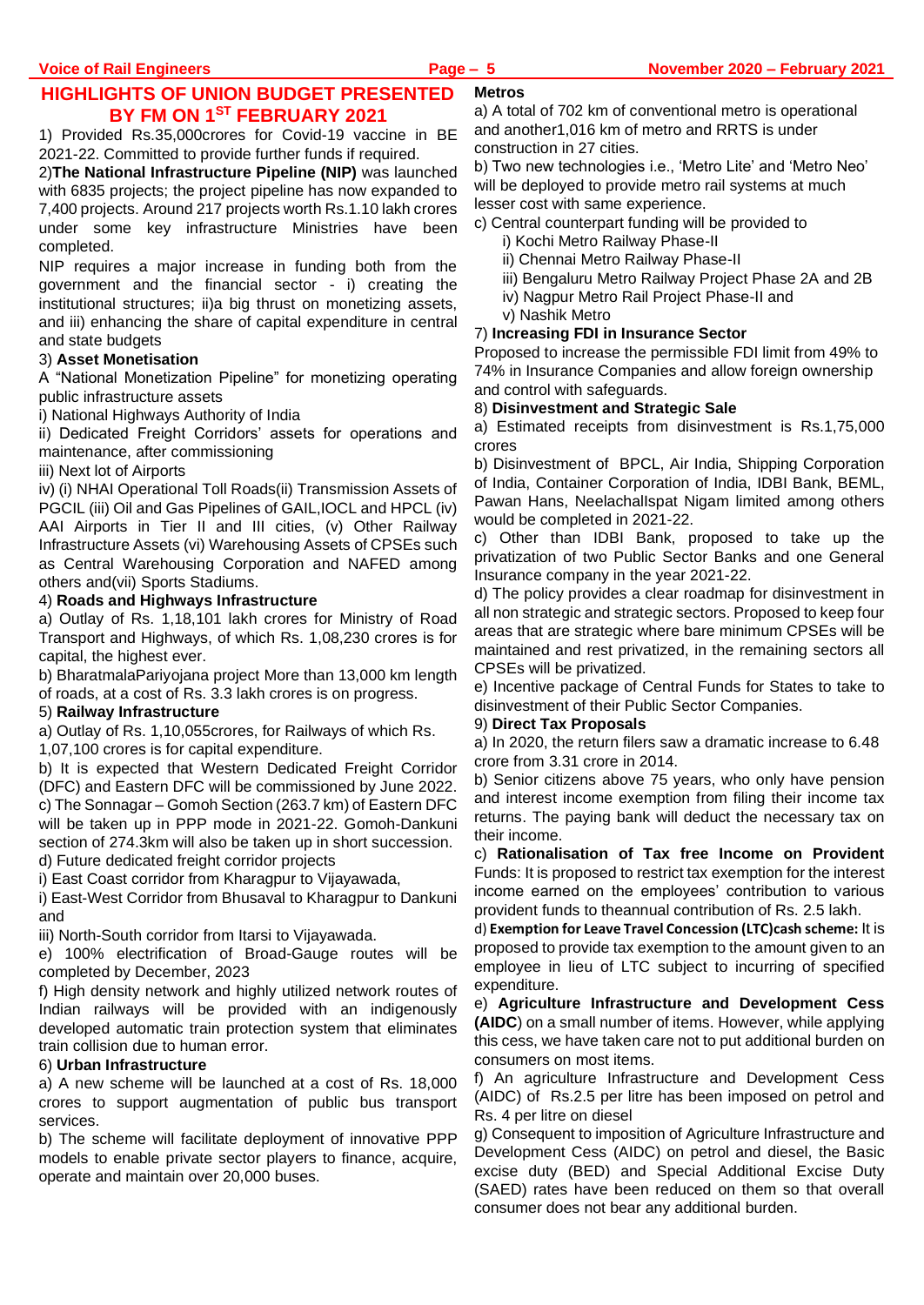### **RAILWAY BOARD ORDERS**

**Railway Board letter No. RBE.No.96/2020 (S.No.PC-VII/160 No.E(P&A)II-2017/HW-1) dated 06-11-2020**

#### **Sub: Recovery of Night Duty Allowance (NDA) from Railway employees who have become ineligible to get NDA after issue of Board's letter dated 29.09.2020 (RBE No. 83/2020).**

Please refer Board's letter of even number dated 08.03.2018 (RBE No. 36/2018) whereby the revised rates of NDA for 7th CPC period effective from 01.07.2017 were conveyed to zonal Railways. Subsequent to issue of DoP&T's OM dated 13.07.2020 on Night Duty Allowance, further instructions issued vide Board's letter dated 29.09.2020 (RBE No. 83/2020) prescribing Rs.43600 as ceiling of Basic Pay for entitlement of NDA. Federations have represented against the decision of ceiling-limit of pay and demanded for its review. While considering Federations' demand Board have decided to refer the matter to DoP&T for clarification and, in the interim, recovery of NDA from Railway employees who have become ineligible for the same after issue of Board's letter dated 29.09.2020 (RBE No. 83/2020) be deferred until further orders.

Railways are accordingly, advised to defer recovery against NDA until further orders.

This issues with the concurrence of the Finance Directorate of the Ministry of Railways.

**No: A-27016/ 02/ 2017-Estt.(AL) Department of Personnel & Training, dated 13.07.2020**

#### OFFICE MEMORANDUM

**Sub: Implementation of Government decision on 7th CPC's recommendations on Night Duty Allowance (NDA).**

Consequent upon the decision taken by the Government on the recommendations made by the 7th Central Pay Commission on the subject of Night Duty Allowance, the following instructions are being issued in supersession of this Department's O.M.s No. 12012/4/86-Estt.(Allowances) dated 04.10.1989 and OM No.15020/2/92- Estt.(Allowances) dated 05 .05 .1994.

(i) Wherever the working hours have been arrived at after taking into account the night weightage factor, no further compensation may be admissible.

(ii) Night Duty will be defined as duty performed between 22:00 hours and 6:00 hours

(iii) A uniform weightage of 10 minutes shall be given for every hour of night duty performed.

(iv) The ceiling of basic pay for entitlement of Night Duty Allowance shall be Rs. 43600/- per month.

(v) The hourly rate of NDA equal to [(BP+DA)/200] will be paid and the basic pay and DA for the calculation of NDA rates shall be the basic pay and DA prevalent as per 7th CPC.

(vi) This formulation will extend to all employees across all Ministries/Departments who were already in receipt of NDA. (vi) The amount of NDA will be worked out separately for each employee depending upon the basic pay the concerned employee is drawing on the date of performing the night duty. The existing practice for giving same rate of NDA to all employees with a particular Grade Pay should be discontinued.

(vii) A certificate should be given by the supervisor concerned that Night Duty is essential.

2.The above instructions will be applicable with effect from 1st July 2017.

**Railway Board letter No. E(G)2020/PN1/ 29, dated: 15- 01-2021**

**Sub: Coverage under Railway Services {Pension) Rules, 1993, in place of National Pension System of those Railway Employees whose selection for appointment was finalized before 01.01.2004 but who joined Railway service on or after 01.01.2004.**

Ref: Railway Board's letter No. D-43/12/2018-F{E)lll dated 03.03.2000.

Please refer to the above cited subject. Several requests/representations are being received from Zonal Railways for switching over to the Old Pension Scheme instead of New Pension Scheme by their staff.

As per para 8 of the [DOP&PW's OM No. 57/04/2019-](https://www.staffnews.in/2020/02/nps-to-ops-one-time-option-for-selected-before-01-01-2004-doppw-order-dated-17-02-2020.html) [P&PW{B\) dated 17.02.2020](https://www.staffnews.in/2020/02/nps-to-ops-one-time-option-for-selected-before-01-01-2004-doppw-order-dated-17-02-2020.html) (adopted on Railways vide letter No. D-43/12/2018-F{E)lll dated 03.03.2020) "the matter regarding coverage under the CCS {Pension) Rules, 1972 based on the option exercised by the Government servant shall be placed before the appointing authority for consideration in accordance with these instructions.—-".

In view of the above it is requested that Railways may take up the cases for switching over from NPS to Old Pension Scheme for their Nongazetted staff at their end. Further, in case of any doubt/query the same may be examined in consultation with Associate Finance and reference may be made to Railway Board with verbatim comments of Associate Finance for clarification.

#### **Railway Board letter No. PC-VII/2020/HRMS/16, dated: 16.02.2021**

#### **Sub: Implementation of Settlement, PF and e-pass modules of HRMS-reg.**

Eight modules of HRMS have been launched and vide Board's letter dated 22.12.2020. It was advised that the modules would be effective w.e.f 01.01.2021.

2. However. various Railways and Production Units have raised issues like proxy errors. connectivity to server and flows of HRMS modules whereby users are experiencing difficulty in Issuance of Passes and PF.

3. This has been examined in Board. In order to avoid inconvenience to users, it has been decided that while HRMS remains the preferred option, Field Units also have the option to operate the Pass, PF and Settlement activities as per the existing practice till 31.03.2021. However from 01.04.2021 onwards all the activities relating to these modules shall only be Initiated through respective modules of HRMS as CRIS would have taken all measures to ensure seamless operation of HRMS.

4. This issues with the approval of Competent Authority

**Railway Board letter No.E(NG)I/2020/PM 1/2, dated February 26th, 2020**

#### **Sub: Discontinuance of Direct Recruitment to the posts of Senior Section Engineers (SSEs) – clarification reg.**

As per extant provisions, SSE posts are filled up partly by DR (20%) and partly by promotion (80%)

2. Instructions issued vide Board's letter No.E(NG)II/2018/RR/1-31 dated 25.10.2018 provisionally discontinued direct recruitment in the posts of SSEs, initially for a period of one year, and also provided that all direct recruitment in all technical supervisory categories should be done only in the post of JEs by adding the DR vacancies of SSEs to those of JEs for the purpose of Direct Recruitment till the period of discontinuance of DR

*…… Railway Board orders continued on page-7*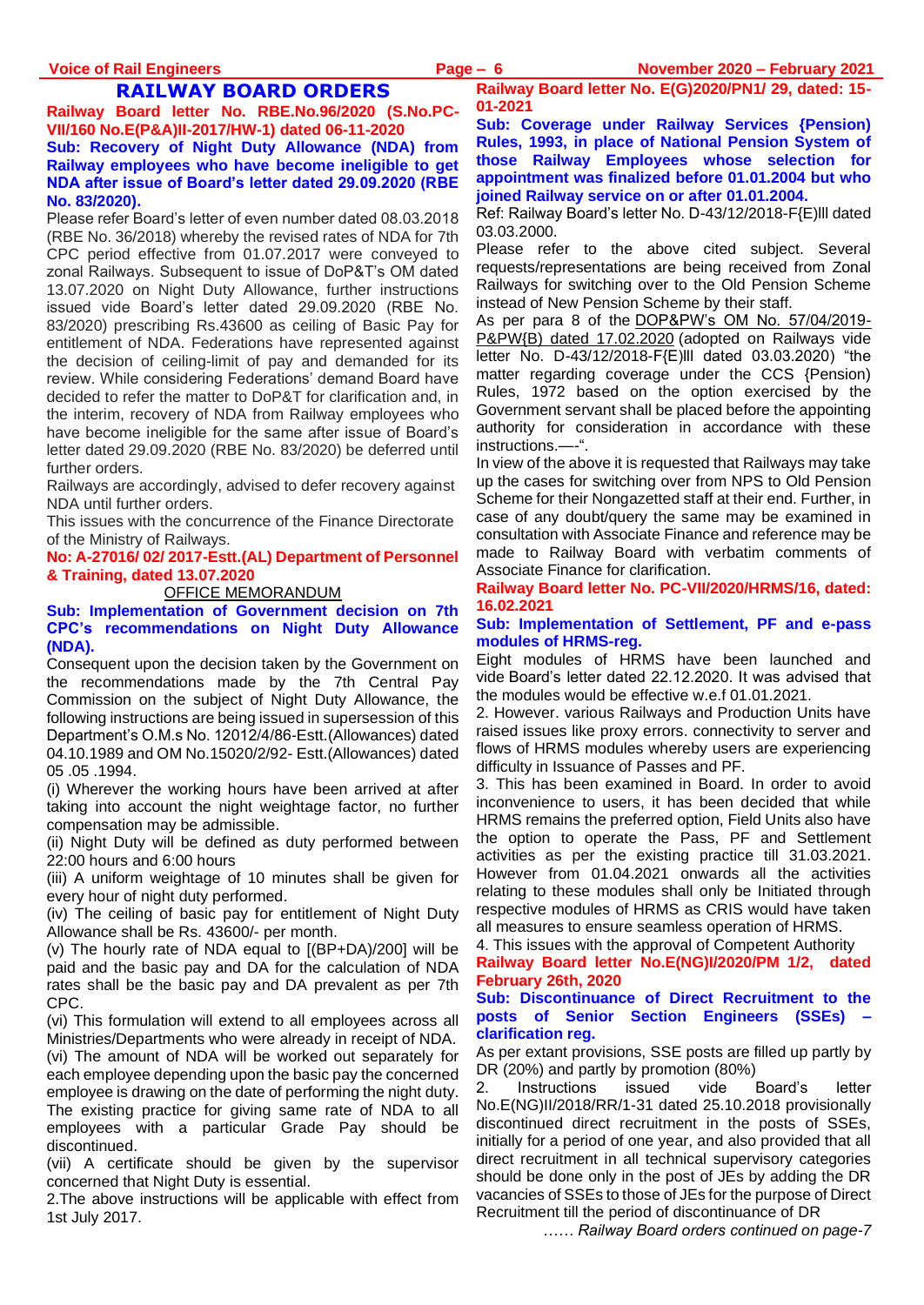#### *…… Railway Board orders continued from page-6*

in SSE. The provisional discontinuation of DR of SSE has further been extended for a period of one year beyond 24.10.2019 vide Board's letter No.E(NG)II/2018/RR/ 1-31 dated 02.09.2019.

3. The transfer of the DR intake for SSEs into the lower grade of JE has resulted in increase in strength of the JE cadre with a corresponding decrease in SSEs. To offset this as well as to protect the promotional interest of JEs, the matter has been examined in consultation with both the staff Federations i.e. AIRF and NFIR. It has been decided that henceforth the 20% DR quota of SSE may be transferred to the Promotional Quota (from JE to SSE) until the prohibition of DR intake into SSE continues. In other words, SSE posts may now be filled up 100% through promotion from JE as long as the DR intake into SSE is kept on hold. Adequate cushion may however be factored in for accommodating any pending inter Railway transfer requests or any compassionate appointment cases in SSE that may have been approved.

**Railway Board letter S.No. PC-VII/162, RBE No. 104/2020, No. PC-V/2017/A/TA (E), dated 03-12-2020**

#### **Sub: Clarification regarding admissibility of Transport Allowance during Nation-wide Lockdown due to Covid-19 pandemic**.

References/ queries have been received from various Zonal Railways/PUs seeking clarification regarding admissibility of Transport Allowance to the employees who could not attend their offices during nation-wide Lockdown period. On this matter Ministry of Finance/Department of Expenditure vide their OM No. 21/3/2020-E.II (B) dated 01-12-2020 have issued necessary clarification, a copy of which is forwarded herewith for information and compliance. These instructions shall apply mutatis-mutandis on the Railways also.

2. This issues with the concurrence of Finance Directorate of Ministry of Railways.

#### **F.No.11013/9/2014-Estt.A. III - Department of Personnel and Training - OFFICE MEMORANDUM Dated 13.02.2021 Subject: Preventive measures to contain the spread of Novel Coronavirus (COVID-19) — Attendance of Central Government officials regarding**.

The undersigned is directed to refer to OM of even number dated [the 7th October, 2020](https://www.staffnews.in/2020/10/attendance-of-central-government-officials-due-to-covid-19-latest-dopt-om-dated-07-10-2020-with-staggered-timing.html) whereby orders regulating the attendance of Central Government employees were issued. 2. Ministry of Home Affairs has issued detailed guidelines on containment of COVID-19 on 27th January, 2021, in order to maintain caution and to strictly follow the prescribed containment strategy, focussed on surveillance, containment, caution and strict observance of the guidelines. In view of this, the matter has now been re-considered and it has been decided as under :-

(a) The Government servants at all levels are to attend office on all working days without any exemption to any category of employees.

(b) The officers/staff shall follow staggered timings to avoid over-crowding in offices/workplaces as decided by the Heads of Department.

(c) All officers/staff residing in the containment zone shall be exempted from coming to offices till the containment zone is de-notified. These officers/staff who are residing in the Containment Zone shall work from home and shall be available on telephone and electronic means of communications at all times.

(e) Biometric attendance shall continue to be suspended until further orders.

(f) Meetings, as far as possible, may continue to beconducted with video-conferencing and personal meetings with visitors, unless absolutely necessary in public interest, are to be avoided.

3. A Standard Operating Procedure (SoP) on preventive measures to contain spread of COVID-19 in offices, issued by the Ministry of Health & Family Welfare on 13.2.2021, is also available at https://www.mohfw.gov.in/pdf/SOPOn

preventivemeasurestocontainspreadofCOVID19inoffices.pdf All Ministries/Departments/Offices as well as the Central Government employees are directed to ensure strict compliance of instructions issued by MHA, Ministry of Health & Family Welfare and DoP&T, from time to time, on regular sanitization/cleaning of workplaces, maintenance of social distancing norms, wearing of masks and health &hygiene practices etc.

4. The above instructions shall be in force with immediate effect until further orders

**No.21/3/2020- E.II(B), Ministry of Finance Department of Expenditure**

**OFFICE MEMORANDUM**

#### **Subject: Clarification regarding admissibility of Transport Allowance during Nation-wide Lockdown due to COVID-19 pandemic**.

The undersigned is directed to refer to this Department's O.M. No. 21/5/2017-E.ll(B) dated 07.07.2017 regarding grant of Transport Allowance to Central Government employees wherein conditions have been mentioned regarding admissibility of Transport Allowance.

2. Several references are being received in this Department seeking clarification regarding admissibility of Transport Allowance during nation-wide Lockdown from 23rd March to 20th April and further upto 20th May 2020 due to COVID-19 pandemic, as during this period various employees could not attend their offices.

3. The matter has been considered in this Department and the following is clarified:

i. Transport Allowance is granted to Central Government employees to compensate them for the cost incurred on account of commuting between residence and office. The Central Government employees, who could not attend office in a whole calendar month during Lockdown period, are not eligible to draw Transport Allowance for that month as these employees had not incurred any expenditure for commuting office.

ii. The Central Government employees, who could not attend office and worked from home in a whole calendar month, are not eligible to draw Transport Allowance for that month as these employees had not incurred any expenditure for commuting office.

iii. Physically disabled employees and pregnant women employees who were exempted to attend office and were directed to work from home during exempted period as per instructions issued by DOP&T are not eligible to draw Transport Allowance during exemption period as these employees have not incurred any expenditure for commuting office.

iv. The non-entitled officers/officials, who are temporarily provided with facility of official car for commuting between office and residences throughout the whole calendar month on account of non availability of public transport facility due to COVID-19 pandemic, are also not eligible to draw Transport Allowance.

4. This is issued with the approval of the Secretary(Expenditure).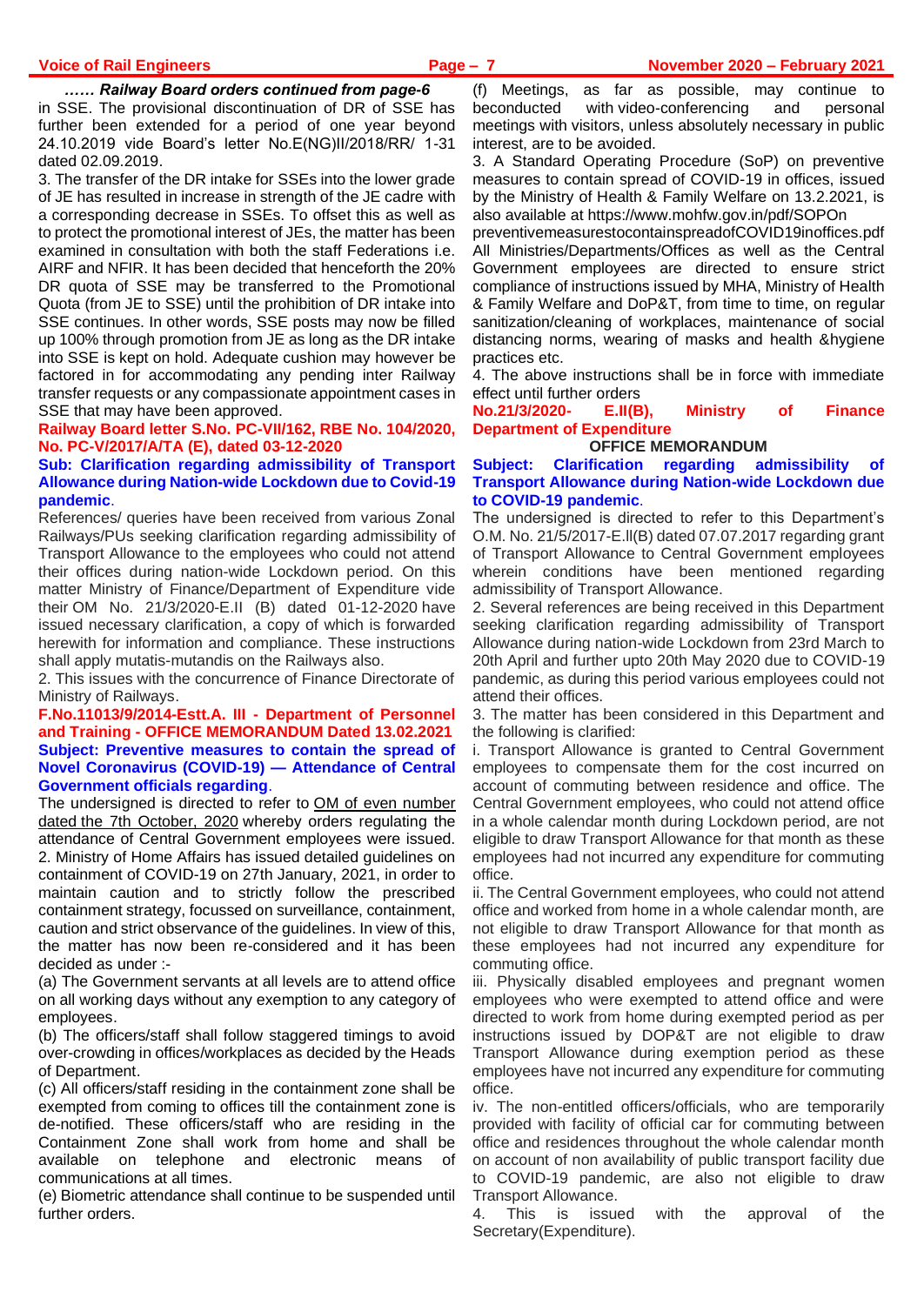#### **DoPT&Dept of Expenditure orders**

**No. 12(2)/2020-E.II(A), Ministry of Finance Department of Expenditure, 20th October, 2020 OFFICE MEMORANDUM**

**Subject: Clarification regarding queries being received in respect of Special cash package equivalent in lieu of Leave Travel Concession Fare for Central Government Employees during the Block 2018-21.**

The undersigned is directed to refer to this Department's O.M of even no. dated 12th October, 2020 and to say that this Department has been receiving queries seeking clarification relating to Special Package equivalent in lieu of Leave Travel Concession Fare for Central Government Employees during the Block 2018-21 announced by the Government. A statement giving answers/ clarifications to the queries is attached as annexure to this O.M.

2. This issues with the approval of Secretary (Expenditure).

#### **FAQ on LTC Cash Voucher Scheme**

1) Whether the individual employee is required to take leave to avail this LTC- Cash Voucher Scheme? Whether an employee is required to undertake any travel?

An individual need not take leave for this purpose nor undertake any travel. This is a scheme in lieu of LTC travel.

2) If a particular LTC which is meant to be used for the scheme has been partially availed by either self or members of the family, whether this scheme available and to what extent?

This scheme is applicable to the LTC fare left unutilized during the Block Year as mentioned in the O.M. dated 12.10.2020.

3) If an employee has already exhausted the prescribed limit of leave encashment for LTC, whether he will be eligible for the scheme? Whether an employee can only avail LTC fare without claiming leave encashment

An employee can avail this scheme utilizing the applicable LTC fare without leave encashment. The expenditure should be in accordance with the ratio as prescribed for LTC fare.

4) As per the scheme, an amount of upto 100% leave encashment and 50% of the value of deemed fare is to be paid as an advance to the employee opting for the scheme. It has also been stated that non-utilization / under-utilization of advance is to be accounted for by the DDOs in accordance with extent provisions relating to LTC advance. If an employee spends only the advance amount and makes a claim, how this claim will be regulated?

If as per the calculation suggested in O.M. No. 12(2)/2020- E.IIA dated 12th October, 2020, the reimbursable amount is less than the advance drawn, this would be treated as underutilization. However, after calculation of the claim, balance amount, if any may be recovered from the employee.

5) Newly joined Government employees are entitled for three Home Town and one Anywhere in India in a Block of four year. How this will be regulated?

The employee may use any one of the LTC available in a Block Year.

6) As per Special LTC provisions, an employee irrespective of his eligibility can travel by Air to places like Andaman & Nicobar, J&K and North-East under anywhere in India fare. In this case what will be the deemed fare?

The deemed fare has been calculated based on the normal eligibility of an employee and the special packages would not be applicable for this scheme.

7) Whether a single bill of purchase of goods or services is to be submitted or multiple bills can be submitted?

Multiple Bills are accepted. The purchase should have been done from the date of issue of the O.M. till the end of the current Financial Year. The purchase should carry a GST of 12% and above and payment should have been made to digital mode.

8) Whether there is any prescribed format for applying for this scheme.

There is no prescribed format. A simple application conveying the desire of the employee for availing the scheme, if advance is required for the purpose the same is to be mentioned.

9) What are the items which will qualify for reimbursement under this scheme?

Any goods and services which attract GST of 12% and above would qualify. The invoice with GST details should be submitted and payment should have been made through digital mode.

10) An employee having four family members eligible for LTC wants to avail this facility for less than 4 members. Further he wants to avail LTC for rest of the Members later. As replied to query at S.No. 2, an employee can avail the scheme in partial, i.e. of the LTC of part of the eligible family. Since this is an optional scheme, if the LTC fare of any member of the family has not been utilized for this purpose, those members can avail LTC subject to extent instructions under LTC rules.

11) An employee incurs the expenditure on or before 31/3/2021 on the basis of invoice. Actual product or service received in April, 2021.

The reimbursement is based on production of invoice with details of GST. As far as possible, the claim should be made and settled well before 31st March, 2021 to avoid any last minute rush and resultant lapse.

12) For digital payment an employee uses credit card of his / her spouse or any family members.

It is clarified that the invoice which is being submitted for reimbursement under the scheme should be in the name of the employee who is availing the scheme.

13) Can services like interior decoration and phone bills be included?

Any service which is having a GST component of more than 12% is permissible.

14) Any limit of number of transaction?

As far as possible, the number of transactions may be limited to a minimum extent to avoid any difficulty / delay.

15) Is it allowed to do purchase from e-commerce platform? Procurement from e-commerce platform is also permissible provided the relevant invoice / details are submitted.

**No. 25012/1/2015-Estt.A-IV, Ministry of Personnel, Public Grievances and Pensions Department of Personnel and Training Dated: September 7th, 2020**

#### **OFFICE MEMORANDUM**

**Subject:- Request received for Voluntary retirement from service (VRS) from Persons With Disabilities – Supreme Court Order in BhagwanDass&AnrVs Punjab State Electricity Board, (2008) 1 SCC 579 – clarification reg.**

The undersigned is directed to refer to this Department's O.M. of even no. dated 19.05.2015 on the subject noted above regarding the treatment of VRS notice given by a Government servant on medical grounds or on account of disability.

2.In this regard,it is stated that the Persons with Disabilities *….. Continued on page - 12*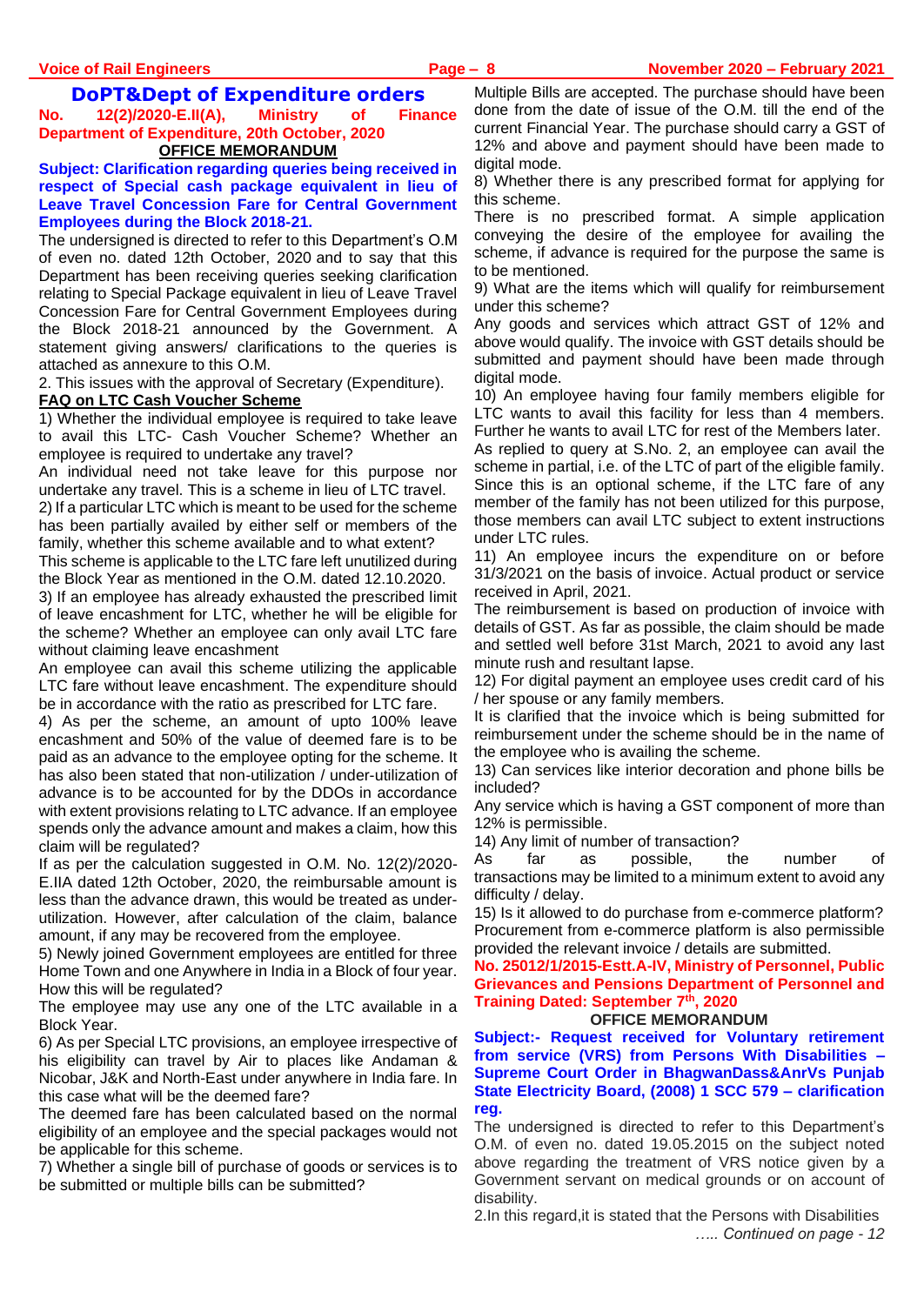**Railway Board letter No: 2018/Trans Cell / Health/CGHS (eOff.No.3270783) Dtd: 28/12/2020**

#### **Sub: Improvement of Health Delivery System & Emergency Treatment in Railway Empanelled Private Hospitals**

Several representations have been received from Railway Medical Beneficiaries including retired officials regarding problems being faced during treatment in emergency at empanelled Hospitals. In order to improve the Health Delivery System on Indian Railways and streamline the treatment in emergency at Railway empanelled hospitals, following have been approved:

1. Railway medical beneficiaries (serving/ retired) under emergency condition can get admission in any railway empanelled hospital without any prior referral. The empanelled hospital should not insist on referral from railway hospitals or demand advance in emergency conditions and the hospital will provide cashless/Credit medical facilities to patients.

2. The emergency conditions are defined in Memorandum of Understanding between CGHS empanelled hospitals and Government of India (CGHS Authorities) (Annexure-I) or as amended by CGHS from time to time and same will be applicable in Indian Railways.

3. The valid UMID Card/ CTSE Card issued will be treated as identification as Railway Medical Beneficiary . Railways have to make sure that these cards are accepted in the empanelled hospital under the jurisdiction / empanelment.

4. Situation may arise where Railway hospital, after scrutinizing admission report submitted by empanelled hospital, finds that the patient is not suffering from an emergency. In such cases the patient can continue to avail treatment at the empanelled hospital, if so desired, by paying CGHS rates or hospital rates, whichever is less on the patient's cost.

5. The nature and appropriateness of the emergency is subject to verification, which may be verified, inspected or medically audited by the nominated authority on random basis at its own discretion.

6. The Hospital will intimate all instances of patients admitted as emergencies (without prior permission) to the Railway authorities, at the earliest and within 24 hours and Railway will revert within next 24 hours, otherwise it will be treated as deemed approval. The empanelled hospital will clearly mention / certify the emergency condition as per MoU.

7. Railway Hospital as well as empanelled hospital will share the contact number and email address for communication for this purpose and will ensure to put on the website of Railways as well as of the hospital. The documents and approvals will be shared on the email to save the time and difficulties faced by the patients. The empanelled Hospital will not insist to patients to get the approval of referral / extension from the Railway Hospital. Same will be coordinated and approved on the contact number and email by the empanelled Hospital and Railway Hospital.

8. Railway hospitals shall refer to the empanelled hospital for appropriate duration as per the package. In case of additional stay for treatment, same procedure will be followed as per Para 6 & 7 above.

9. Also, the empanelled hospitals will provide the necessary treatment in OPD or otherwise to valid Railway Medical Beneficiary at the CGHS approved rates or hospital rates, whichever is less for the treatment in non-referral and nonemergency case at Railway Medical Beneficiary's cost. **Voice of Rail Engineers Page – 10 November 2020 – February 2021**

10. Zonal Railways shall include provisions for conditions given from 4.1 to 4.9 above, in their MoU with the referral hospitals and also include that refusal to provide treatment to bonafide railway medical beneficiaries in emergency cases without valid ground would attract disqualification for continuation of empanelment. Also, MoU to be updated including removal of ambiguities accordingly. This issues with the approval of Board.

**Annexure-I**

#### **TREATMENT IN EMERGENCY**

The following ailments may be treated as emergency which is illustrative only and not exhaustive, depending on the condition of the patient

- ❖ Acute Coronary Syndromes (Coronary Artery Byepass Graft / Percutaneous, Transluminal Coronary Angioplasty) including Myocardial Infraction, Unstable Angina, Ventricular Arrhythmias, Paroxysmal Supra Ventilator Tachycardia, Cardiac Temponade, Acute Left Ventricular Failure ? Sever Congestive Cardiac Failure, Accelerated Hypertension, Complete Heart Block and Stoke Adam attack, Acute Aortic Dissection.
- ❖ Acute limb Ischemia, Rupture of Aneurysm, Medical and Surgical shock and peripheral circulatory failure.
- ❖ Cerebro-Vascular attack-stocks, sudden unconsciousness, Head injury, Respiratory failure, decompensated lung disease, Cerebro-Meningel Infections, Convulsions, Acute Visual loss.
- ❖ Acute Abdomen pain.
- ❖ Road Traffic Accidents / with injuries including fall
- ❖ Severe Hemorrhage due to any cause.
- ❖ Acute poisoning.
- ❖ Acute Renal Failure.
- ❖ Acute abdomen pain in female including acute Obstetrical and Gynecological emergencies.
- ❖ Electric Shock

#### ❖ Any other life threatening condition.

#### **Railway Board No. 2016/F(E)I/1(1)/3 (RBE No.08/2021, dated 01.02.2021**

#### **Sub: Ease of Partial withdrawal of NPS Subscribers through self -declaration**

A copy of Pension Fund Regulatory and Development Authority (PFRDA)'scircular No. PFRDA/2021/3/SUP-ASP/3 dated January 14, 2021 regarding ease ofpartial withdrawal of NPS Subscribers through self declaration is enclosed forinformation and compliance. The instructions contained therein shall apply mutatismutandis on Railways also.

**PENSION FUND REGULATORY AND DEVELOPMENT AUTHORITY CIR No.: PFRDA/2021/3/SUP-ASP/3, Dated 14.01.2021**

#### **Sub: Ease of Partial withdrawal of NPS Subscribers through self -declaration**

Presently, all NPS Subscribers who have been under the NPS for three years or more, are permitted to avail nonrefundable partial withdrawal from their own contributions to the extent of 25% up to three times for specified reasons (refer Annexure 1) in PFRDA (Exits and Withdrawal under the National Pension System) Regulations 2015.

2. As of now, the eligible Subscribers need to submit their application for partial withdrawal to the respective nodal officers/POPs along with the supporting documents to substantiate the reasons for their request for partial withdrawals.…. Continued on page - 10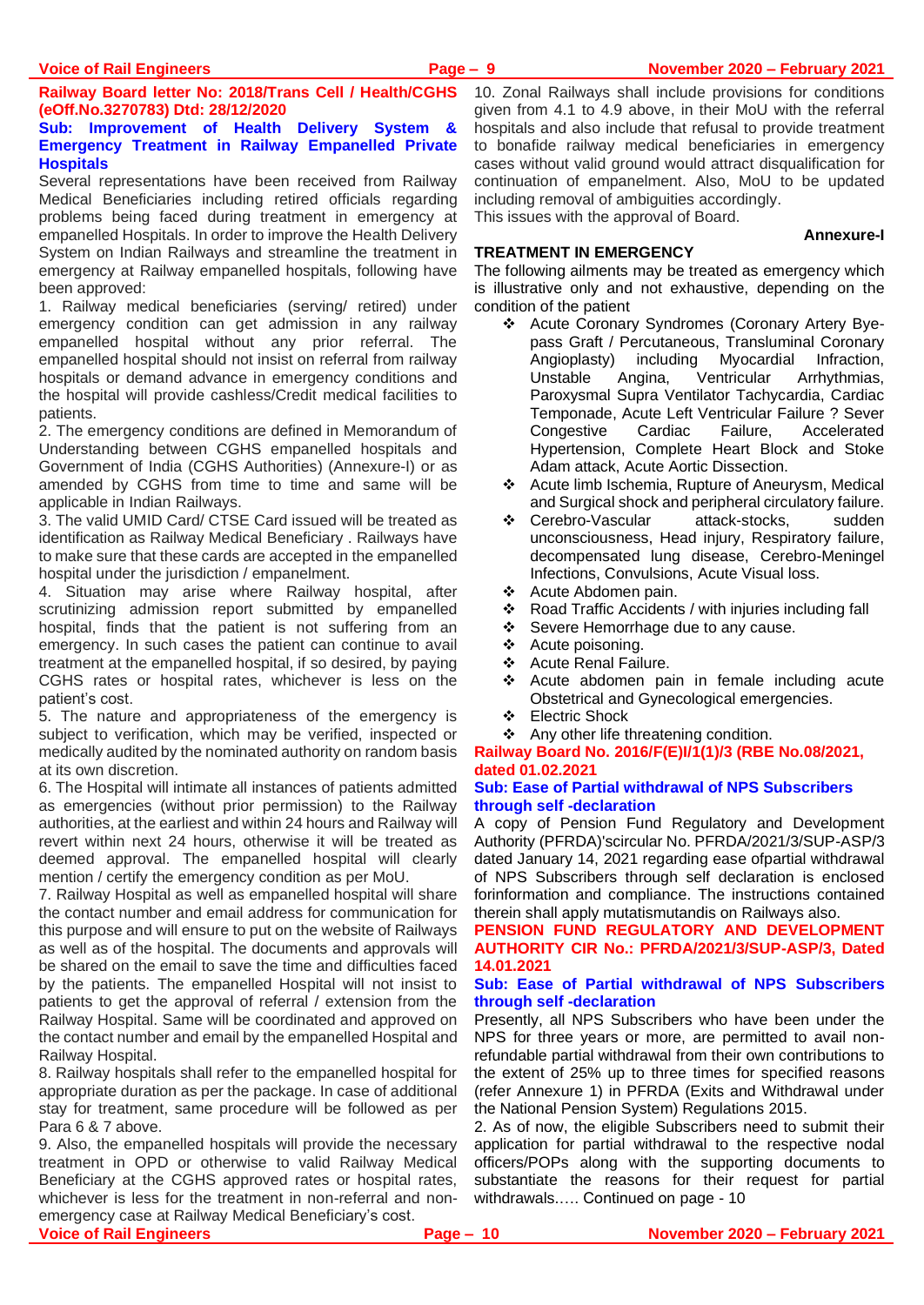#### **Partial withdrawal of NPS** *…. Continued from page-9*

3. In order to ease the process of partial withdrawal and make it simple, online and paperless in the interest of Subscribers, it has now been decided to allow the Subscribers to allow partial withdrawal based on 'self-declaration' and thereby doing away with the submission of supporting documents to substantiate the reasons for partial withdrawal.

4. To further expedite the process and to ensure timely payment of partially withdrawn amount into the Subscribers' bank account, the partial withdrawal requests received online shall be directly processed in Central Record Keeping Agency (CRA) system thereby doing away with the authorization of the request at the level of nodal office/POP.

5. This liberalized process is however strengthened by effective due diligence with technology enabled 'Instant Bank Account verification' through penny drop to identify the beneficiary and the Subscriber's bank account. In order to ensure payment of amount into correct bank account number and rightful beneficiary, CRAs shall be carrying out 'Instant Bank Account Verification' through penny drop and the cost of the same shall be borne by the Subscribers. The process of partial withdrawal based on self-declaration is provided at the Annexure ll. Central Record Keeping Agencies (CRAs) are accordingly advised to make this feature available in their system at the earliest in the interest of Subscribers.

6. The Subscribers shall also have the option for submitting partial withdrawal requests off line with 'self-declaration' to the associated nodal officers/POPs, as per the prevalent practice but without any supporting documents to substantiate the reasons for partial withdrawal.

7. This circular is issued under Section 14 of PFRDA Act 2013 and is available at PFRDA's website (www.pfrda.org.in) under the Regulatory framework and in "Circular" section of CRA under intermediaries.

#### **Railway Board letter No. E(NG)I/2017/PM1/11 (RBE No 04/2021) dated 13.01.2021**

#### **Sub: Filling up the post of instructors in recognized training institutes – Uniform Guidelines.**

**The aforesaid age limit and tenure of instructors of the Training Institutes has been reviewed by the Board and it has been decided that the upper age limit should be 55 years and tenure should be 5 years.** 

**Railway Board letter No. D-43/4/2018-F(E)III, (RBE No. 10/2021) dated 19.02.2021**

**Sub:- Payment of lump sum compensation to employees covered under NPS on retention in Railway service in spite of disablement attributable to Railway service in accordance with Rule 10(3) of the Railway Services (Pension) Rules, 1993 – regarding**.

A copy of Department of Pension & Pensioners' Welfare (DOP&PW)'s O.M. no. 01.03.2019- P&PW(F) dated 01.01.2021 is enclosed for information and guidance. These instructions shall apply mutatis mutandis on the Railways also. The Central Civil Services (Pension) Rules, 1972 and the Central Civil Services (Extra Ordinary Pension) Rules, 1939 correspond to the Railway Services (Pension) Rules, 1993 and the Railway Services (Extra Ordinary Pension) Rules 1993 respectively.

2. The Railway Board's instructions/Railway Services (Extraordinary Pension) Rules, 1993 corresponding to DOP&PW's instructions/CCS (Extraordinary Pension) Rules, 1939 refered to in their aforesaid O.M. dated 01.01.2021 are given below:-

|   | DOP&PW's<br>instructions/Central<br>S.N Civil Services<br>(Extraordinary<br>Pension) Rules, 1939 | Corresponding Railway<br>Board's instructions/Railway<br>Services, (Extraordinary<br>Pension) Rules, 1993 |
|---|--------------------------------------------------------------------------------------------------|-----------------------------------------------------------------------------------------------------------|
| 1 | (Extraordinary<br>Pension) Rules, 1939                                                           | Rule 8(3) of CCS   Rule 9(3) of Railway Services<br>(Extraordinary Pension)<br><b>Rules, 1993</b>         |
| 2 | (Extraordinary<br>Pension) Rules, 1939                                                           | Rule 9(3) of CCS Rule 10(3) of Railway<br>Services (Extraordinary<br>Pension) Rules, 1993                 |
| 3 | DOP&PW's OM No<br>38/41/06-PA&W(A)<br>dated 05.05.2009                                           | Railway Board's letter No<br>2008/AC-II  21/19  dated<br>29.05 2009.                                      |

# **Salaries are rightful entitlement of the employees & payment of pension is for years of past service rendered by the pensioners**

# **Re-affirms Supreme Court, Upholding AP High Court Order**

Government of Andhra Pradesh, on situation arising due to the COVID-19 outbreak, the economic consequences of the lock down, the cessation of the revenue inflows and extra burden imposed on the State's resources to contain the epidemic & to provide relief to the people affected/likely to be affected, orders for the deferment of Salaries /Wages /Remuneration /Honorarium /Pensions on different patterns for different categories of employees / pensioners with effect from March 2020. State Government made modifications having noticed hardship experienced by employees and pensioners.

**High Court of Andhra Pradesh in its judgement on 11.08.2020 ordered payment of the deferred salary/pension for the months of March-April 2020 together with interest at the rate of 12% per annum**. High Court said that, the entitlement to the payment of salary is intrinsic to the right to life under Article 21 and to the right to property which is recognized by Article 300A of the Constitution.

Government of Andhra Pradesh moved to Supreme Court. The State Government clarified in its Special Leave Petition that it was restricting its challenge only to the component of interest which had been imposed by the judgment and order of the High Court.

Supreme Court said that, Salaries are due to the employees of the State for services rendered. Salaries in other words constitute the right ful entitlement of the employees and are payable in accordance with law. Likewise, it is well settled that the payment of pension is for years of past service rendered by the pensioners to the State. Pensions are hence a matter of a rightful entitlement recognised by the applicable rules and regulations which govern the service of the employees of the State.

**Supreme Court directed Government of AP to pay simple interest computed at the rate of 6% per annum on account of deferred salaries and pensions within a period of thirty days.**

{Ref: IN THE SUPREME COURT OF INDIA, CIVIL APPELLATE JURISDICTION, Civil Appeal No 399 of 2021, (Arising out of SLP (C) No 12553 of 2020)}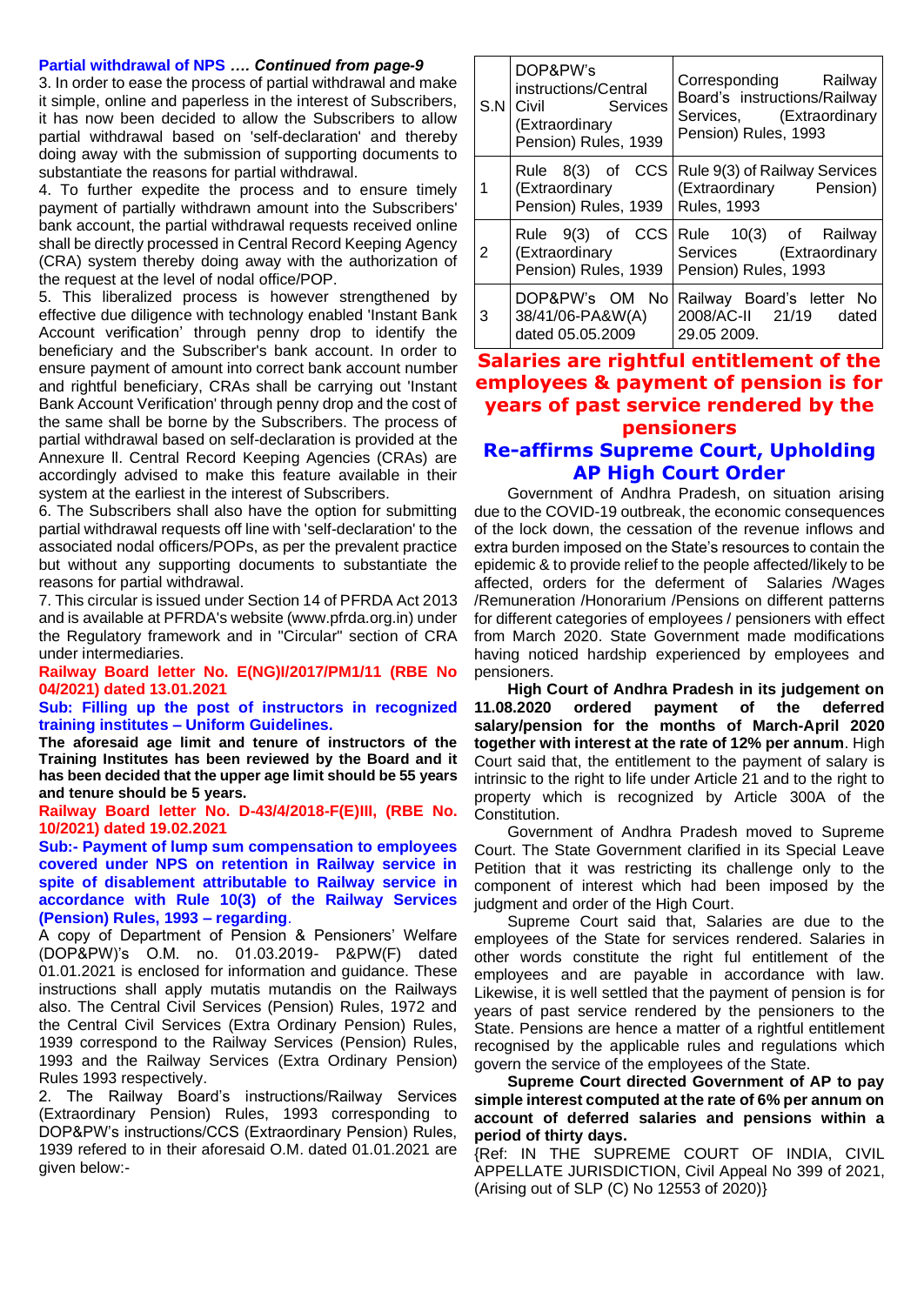# **IRTSA demands Medical Insurance scheme for Rly Employees & pensioners**

**additionally, Memorandum to DG(HR)**

**Sub: PROPOSAL OF MEDICAL INSURANCE SCHEME FOR RAILWAY EMPLOYEES.**

Ref: 1) Railway Board letter No.E(W)2020/Misc/Dashboard-GIS, dated 27.10.2020

2) Railway Board order No.ERB-I/2020/23/30, dated 20.10.2020.

1) Ministry of Railways constituted a committee to examine and tender their recommendations to bring all Railway Employees under the Medical Insurance Scheme for obtaining treatment in private hospitals. IRTSA submits the following for the kind consideration of Railway Board,

2) Indian Railways Medical Service (IRMS) is spread across the length and breadth of the country. IRMS is having **125 hospitals and 586 dispensaries**, manned by **33,300 medical staff** catering to approximately **66 lakh beneficiaries** including 12.27 lakh serving employees. In the year 2018-19 Railway Hospitals treated **2.01 crore OPD patients, 5.08 lakh in-patients** and performed **1.02 lakh major and specialty surgeries**.

3) Railway Hospitals performed pre placement medical examination for 38,000 candidates and carried out periodical medical examination for 1.14 lakh employees. They also examined 12.51 lakh food and water samples.

4) Indian Railways total medical services expenses for the year 2018-19 including cost of medical staff is Rs. 6888.34 crore. That makes **average medical expense per beneficiary as Rs.10,500**.

5) No medical insurance company in India handles 66 lakh beneficiaries. Medical Insurance doesn't cover OPD. Since Railway is catering 2.01 crore OPD patients in a year, it may not be possible to include huge OPD beneficiaries in private managed medical insurance.

6) In existing Railway medical system all medical services like OPD, diagnosing, medicines, surgeries, in-patient care, major treatment/surgeries carried out in referral private/CGHS hospitals and follow-up checking are part of employees' welfare scheme offered to employees and their dependents. **It is a part of service condition**. For retired employees and their dependents who opted for RELHS on onetime payment, same medical services are extended.

7) In the Railway Medical system no cost ceiling is fixed for entitlement of any required treatment. On the other hand, medical insurance cover is basically extended to in-patient treatments and for surgeries with a ceiling based on the premium paid.

8) For example, United India Insurance Company Limited offers Rs.10 lakh sum insured at premium rate per member Rs.12,386 in age group 41-45. If all 66 lakh Railway beneficiaries are covered under above premium Rs.8370.78 crore will be paid as total premium. Whereas total medical expense of Indian Railways for the year 2018-19 is Rs. 6888.34 crore which is for diverse services given in the Annexure.

9) In the same time there is a need for addition of more private empanelled hospitals in Indian Railways Medical Services with seamless cashless treatment, since large number of serving and retired health care beneficiaries live in the newly developed suburbs of various cities throughout India. It is pertinent to note that in case of emergency, beneficiaries first require to approach Railway Hospital, then they are referred to private hospitals and in many cases

precious golden hours are lost in mere formalities endangering the life.

10) Beneficiaries living in faraway places from Railway Hospitals also find it difficult to get their regular treatments and minor treatments occasionally, since they are required to travel long distance to reach Railway Hospitals. These beneficiaries will be benefited if cashless treatment is extended to them in the hospitals available near their living place.

11) **Hence it is requested that,** 

**a) Existing Indian Railways Medical Service facilities may please be continued.** 

**b) The proposal for Medical Insurance Scheme for Railway employees / Pensioners and their dependent may please be made as additionally facility to the beneficiaries to get their regular treatments including OPD & IPD in empaneled private hospitals, premium thereof may please be borne by Railways.**

IRTSA PAYS FLORAL TRIBUTES TO ITS STRONG SOLDIERS **Deeply mourn the painful loss of two eminent leaders** 



**Er. Krishna Rao, President IRTSA SC.Rly**



**Er. S.Karunakaran, Advisor/IRTSA, The Annadata of IRTSA**

**All Zones & sub units deposit the Central Quota in the Bank Account of IRTSA: State Bank of India, Jodhpur, Account No. 10083429358 IFSC: SBIN0004913**

**STATUS POSITION OF LEGAL CASE OA 1568/2017 IRTSA Vs UOI in CAT Chennai Pleading Higher Pay Level for JE & SSE CAT Bench could not function due to COVID-19 lockdown. CAT is Expected to open shortly**